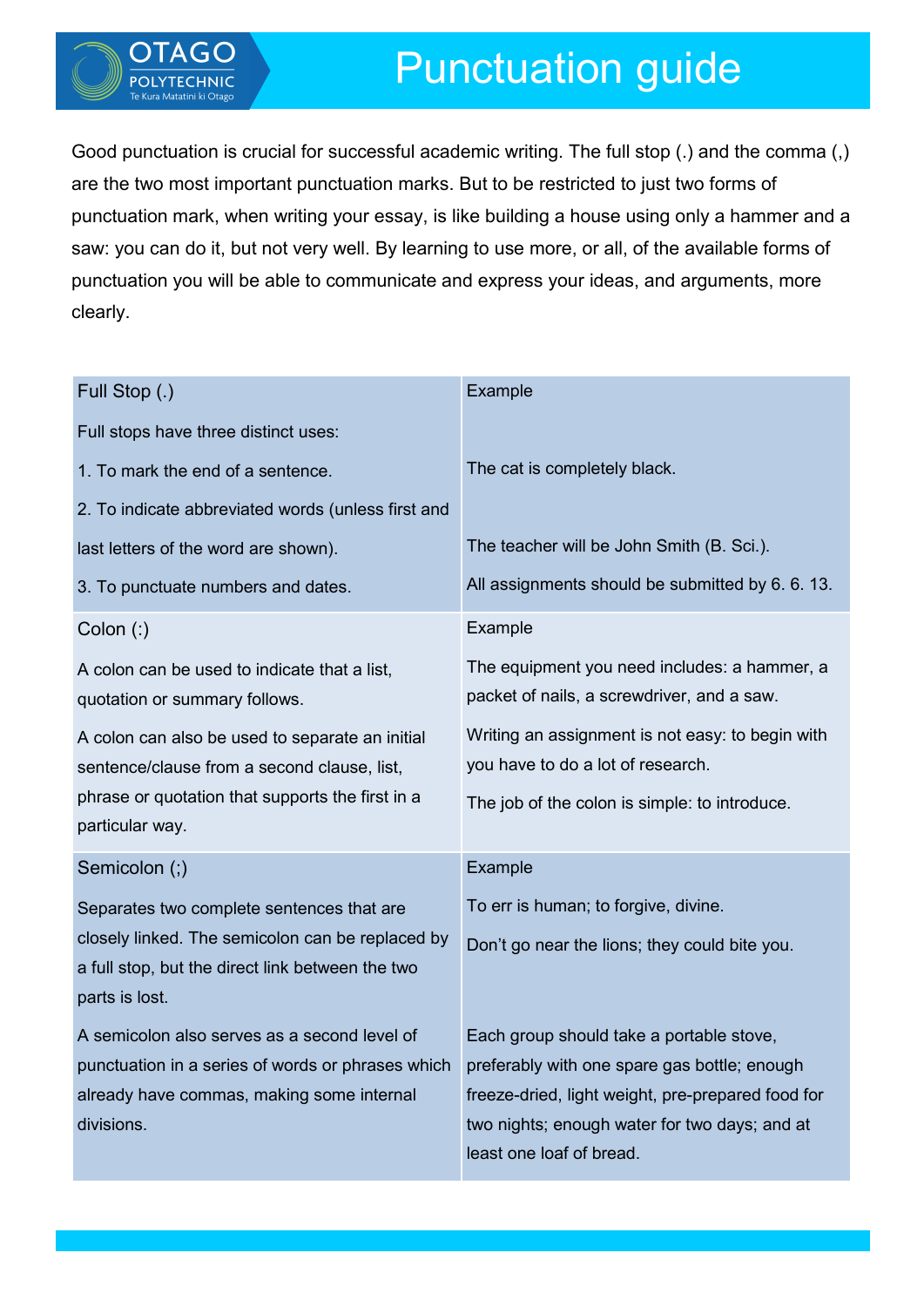

## Punctuation guide

| Apostrophe (') Two uses:                           | Example                                                                                       |
|----------------------------------------------------|-----------------------------------------------------------------------------------------------|
| 1. Contractions                                    |                                                                                               |
| A contraction is a shortened version of a word. An | don't (do not) It'll (It will) she'll (she will)                                              |
| apostrophe is used to show that something has      | It's too cold to go swimming today.                                                           |
| been left out, and where it has been left out.     | I don't think she'll come to the party.                                                       |
| 2. Possessives (ownership)                         |                                                                                               |
| An apostrophe is used to indicate ownership/       | the dog's tail (belonging to a single dog)                                                    |
| possession with nouns. To show ownership by a      | the women's magazines                                                                         |
| single individual, insert the apostrophe between   | the boys' football boots (belonging to more than                                              |
| the noun and the 's'. To show ownership by more    | one boy)                                                                                      |
| than one individual, use the apostrophe at the end | Einstein's theory of relativity                                                               |
| of the word.                                       |                                                                                               |
| (Be careful: It's is the contraction of 'it is'.)  | (The dog is chasing its own tail! Possessive<br>pronoun its like his, hers, so no apostrophe. |
| For a more detailed explanation of apostrophes     |                                                                                               |
| see our guide "Using apostrophes (with exercises)" |                                                                                               |
| Question Mark (?)                                  | Example                                                                                       |
|                                                    |                                                                                               |
| A question mark is used at the end of a sentence   | Have the students completed the exam?                                                         |
| that is a question.                                |                                                                                               |
| Comma (,)                                          | Example                                                                                       |
| Commas are used in longer sentences to             | When the Rugby World Cup was held in NZ in                                                    |
| separate information into readable units. A single | 2012, the final was a close fought contest                                                    |
| comma ensures correct reading of a sentence        | between the All Blacks and the French team.                                                   |
| which starts with a long introductory element.     |                                                                                               |
| Pairs of commas help in the middle of a sentence   | In the storm, although nobody was killed, a                                                   |
| to set off any string of words which is either a   | number of people were badly injured.                                                          |
| parenthesis, or in contrast, to whatever went      |                                                                                               |
| before.                                            |                                                                                               |
| A set of commas is a means of separating items     | The details required are name, date of birth,                                                 |
| in a list within a sentence.                       | address and telephone number.                                                                 |
| Sometimes a comma is needed between the last       | The main divisions of the economy are                                                         |
| two items to ensure clarity.                       | agriculture, manufacturing, and service industries.                                           |